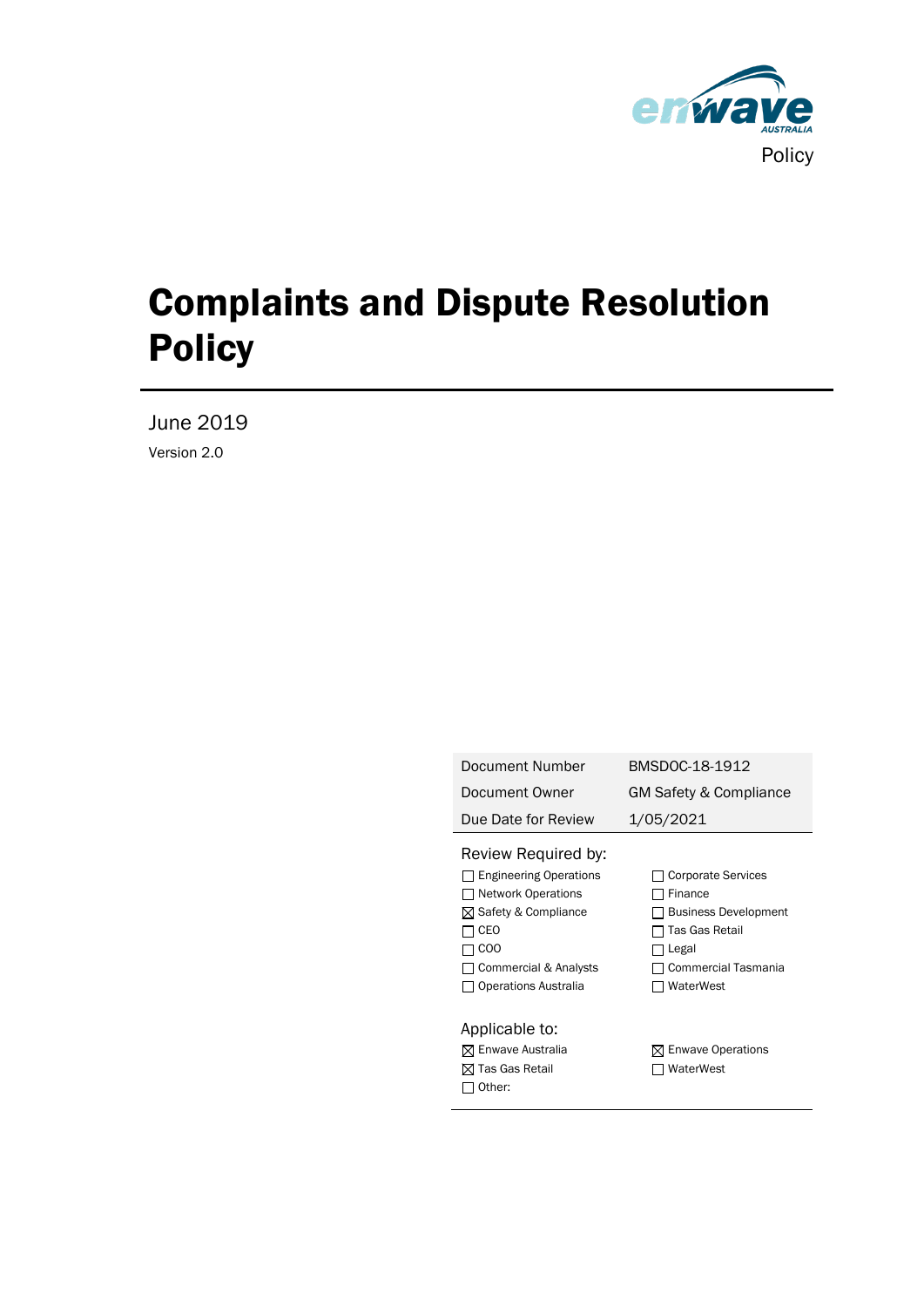

# Document History

| Version No. | <b>Published Date</b> | Description of Change                                                                 |
|-------------|-----------------------|---------------------------------------------------------------------------------------|
| 1.0         | May 2019              | New document - to cover whole of Enwave, replaces BMSDOC-18-<br>1654 & BMSDOC-18-1349 |
| 2.0         | June 2019             | Updated content (CM) and formatting.                                                  |

# **References**

Cited in this Document

| <b>Title</b> | Document Number |
|--------------|-----------------|
|              |                 |

Additional Reading

| Title | <b>Document Number</b> |
|-------|------------------------|
|       |                        |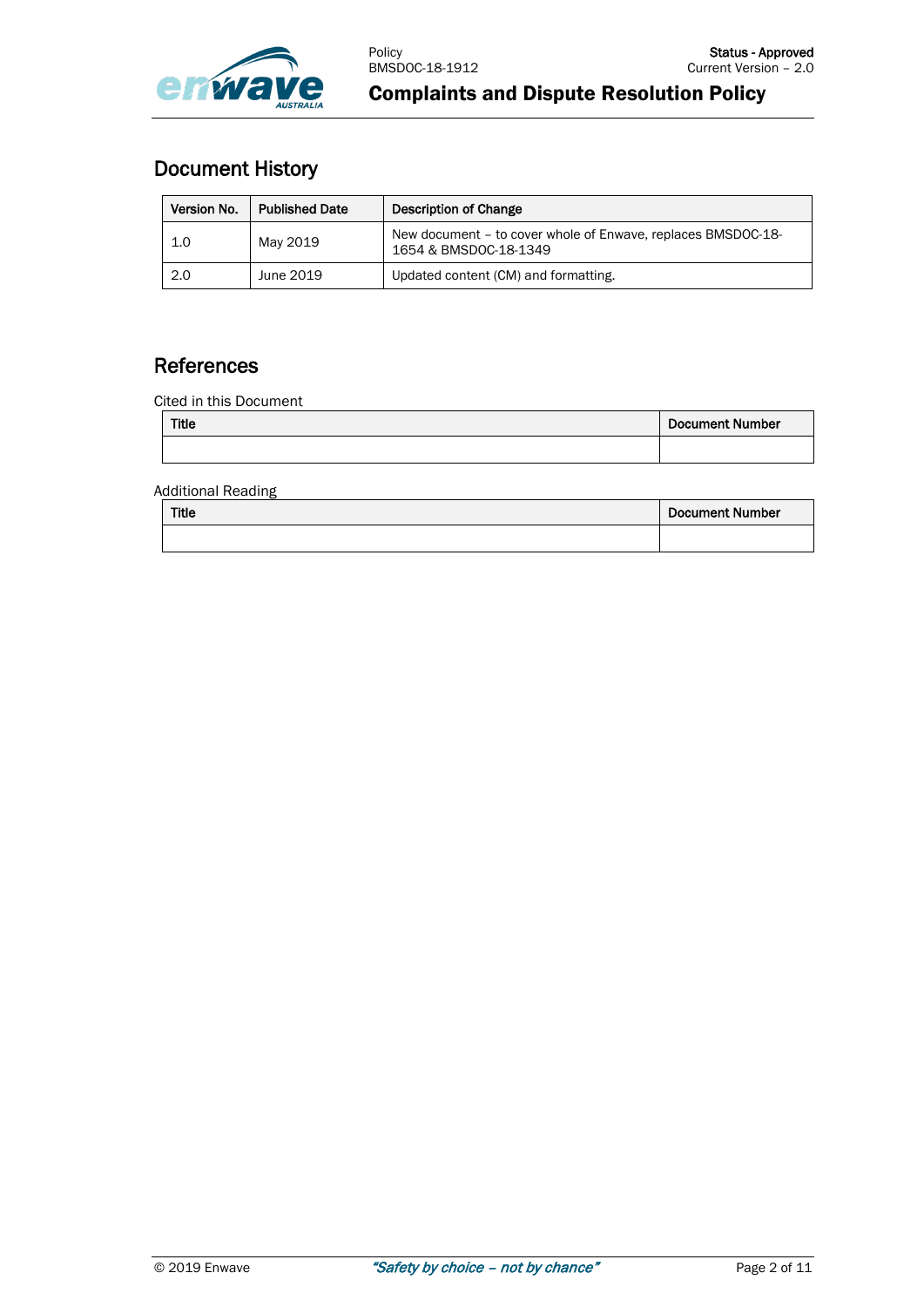

# **Table of Contents**

| 1. |       |  |
|----|-------|--|
|    | 1.1   |  |
|    | 1.2   |  |
|    | 1.3   |  |
| 2. |       |  |
| 3. |       |  |
|    | 3.1   |  |
|    | 3.1.1 |  |
|    | 3.1.2 |  |
|    | 3.1.3 |  |
|    | 3.1.4 |  |
|    | 3.1.5 |  |
|    | 3.2   |  |
|    | 3.2.1 |  |
|    | 3.2.2 |  |
|    | 3.2.3 |  |
|    | 3.2.4 |  |
|    | 3.2.5 |  |
|    | 3.3   |  |
|    | 3.3.1 |  |
|    | 3.3.2 |  |
|    | 3.3.3 |  |
|    | 3.3.4 |  |
| 4. |       |  |
|    | 4.1   |  |
|    | 4.2   |  |
|    | 4.3   |  |
|    | 4.4   |  |
|    | 4.4.1 |  |
|    | 4.4.2 |  |
|    | 4.5   |  |
|    | 4.6   |  |
|    | 4.7   |  |
| 5. |       |  |
|    | 5.1   |  |
|    | 5.2   |  |
|    | 5.3   |  |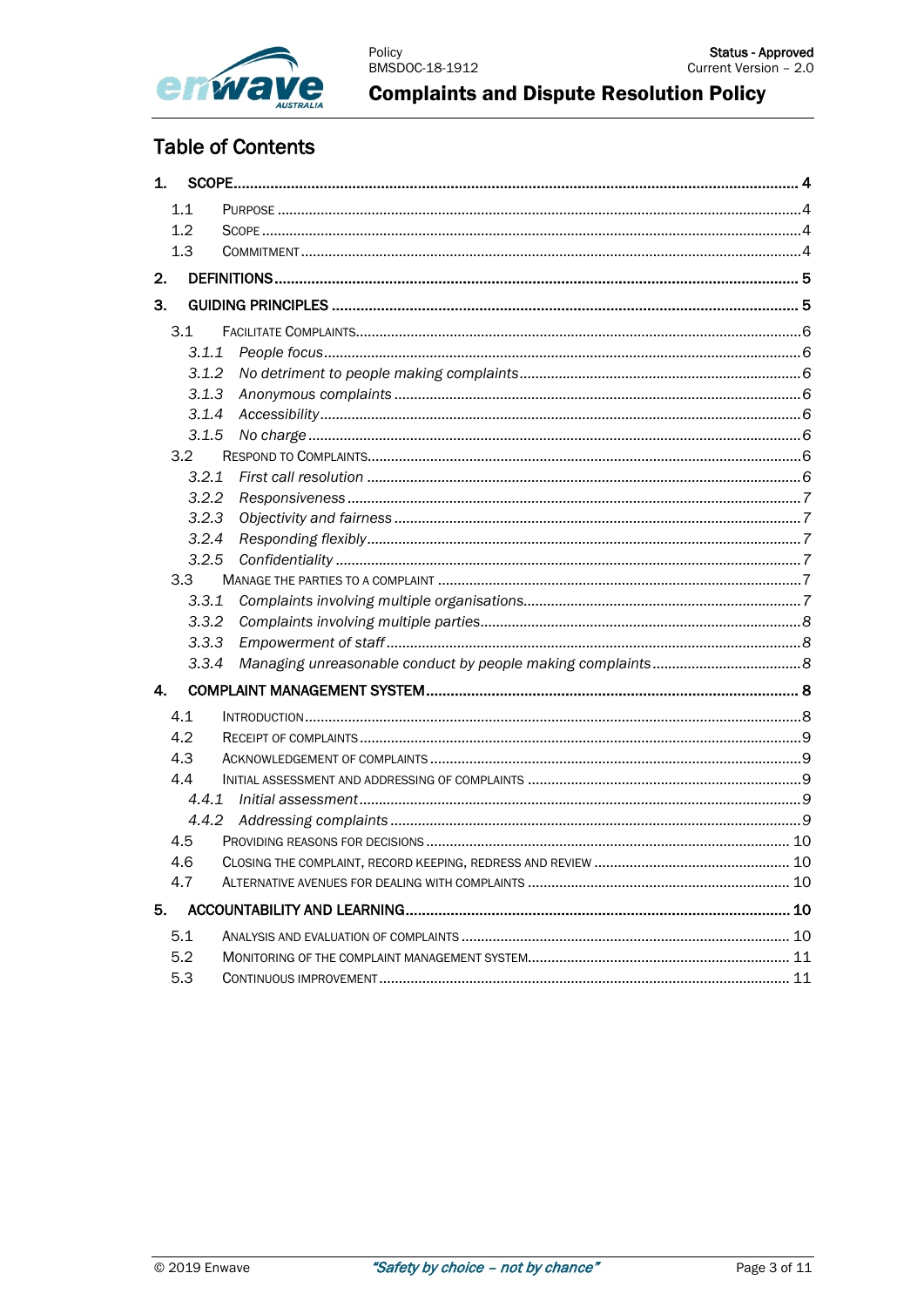

# <span id="page-3-0"></span>1. SCOPE

## <span id="page-3-1"></span>1.1 Purpose

This policy is intended to ensure that we handle complaints fairly, efficiently and effectively.

Our complaint management system is intended to:

- enable us to respond to issues raised by customers making complaints in a timely and cost-effective way
- boost customer confidence in our processes
- provide information that can be used by us to deliver quality improvements in our products, services, staff and complaint handling.

This policy provides guidance to our staff and people who wish to make a complaint on the key principles and concepts of our complaint management system.

## <span id="page-3-2"></span>1.2 Scope

This policy applies to Enwave Australia Holdings Pty Ltd and its subsidiary companies It applies to all staff receiving or managing complaints from customers regarding our products and services.

## <span id="page-3-3"></span>1.3 Commitment

This company expects staff at all levels to be committed to fair, effective and efficient complaint handling. The following table outlines the nature of the commitment expected from staff and the way that commitment should be implemented.

| <b>Who</b>                                          | <b>Commitment</b>                                                             | <b>How</b>                                                                                                                                                                                                                                                                                                                                                                                                                                                                                                                                                                                                                                                                                                                                                                 |
|-----------------------------------------------------|-------------------------------------------------------------------------------|----------------------------------------------------------------------------------------------------------------------------------------------------------------------------------------------------------------------------------------------------------------------------------------------------------------------------------------------------------------------------------------------------------------------------------------------------------------------------------------------------------------------------------------------------------------------------------------------------------------------------------------------------------------------------------------------------------------------------------------------------------------------------|
| CEO of<br>Enwave                                    | Promote a culture that<br>values complaints and<br>their effective resolution | Report publicly on Enwave's complaint handling.<br>$\bullet$<br>Provide adequate support and direction to key staff<br>$\bullet$<br>responsible for handling complaints.<br>Regularly review reports about complaint trends and issues<br>$\bullet$<br>arising from complaints.<br>Encourage all staff to be alert to complaints and assist those<br>$\bullet$<br>responsible for handling complaints to resolve them<br>promptly.<br>Encourage staff to make recommendations for system<br>$\bullet$<br>improvements.<br>Recognise and reward good complaint handling by staff.<br>$\bullet$<br>Support recommendations for product, service, staff and<br>$\bullet$<br>complaint handling improvements arising from the analysis<br>of complaint data.                   |
| Manager<br>responsible<br>for complaint<br>handling | Establish and manage<br>our complaint<br>management system                    | Provide regular reports to the CEO on issues arising from<br>$\bullet$<br>complaint handling work.<br>Ensure recommendations arising out of complaint data<br>$\bullet$<br>analysis are canvassed with the CEO and implemented<br>where appropriate.<br>Recruit, train and empower staff to resolve complaints<br>$\bullet$<br>promptly and in accordance with Enwave's policies and<br>procedures.<br>Encourage staff<br>managing<br>complaints<br>to<br>provide<br>$\bullet$<br>suggestions on ways to improve the organisation's complaint<br>management system.<br>Encourage all staff to be alert to complaints and assist those<br>$\bullet$<br>responsible for handling complaints resolve them promptly.<br>Recognise and reward good complaint handling by staff. |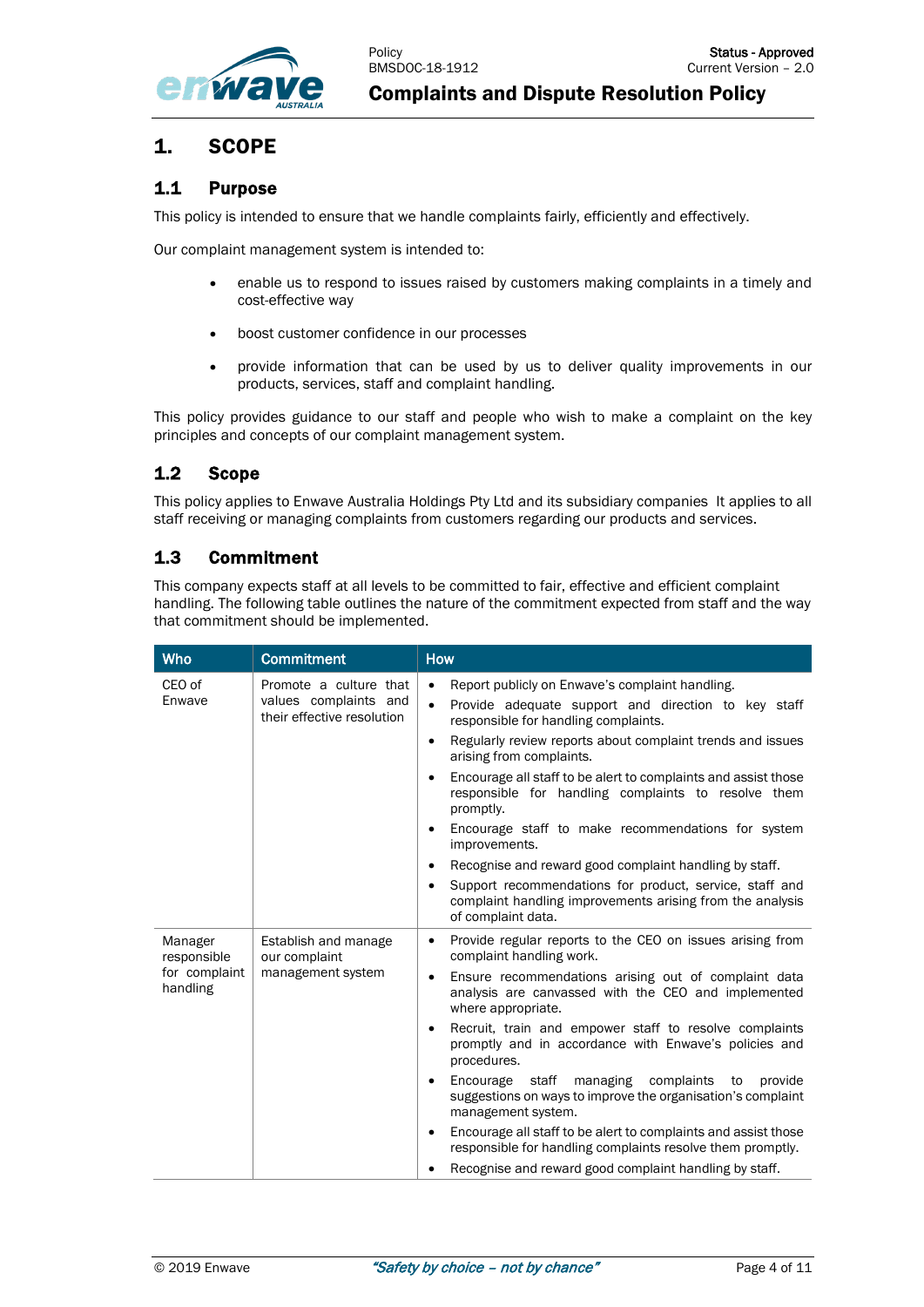

# Complaints and Dispute Resolution Policy

| <b>Who</b>                                                | <b>Commitment</b>                                                      | <b>How</b>                                                                                                                                                                                                                                                                                                                                                                                                                                                                                                                                                                                                                       |
|-----------------------------------------------------------|------------------------------------------------------------------------|----------------------------------------------------------------------------------------------------------------------------------------------------------------------------------------------------------------------------------------------------------------------------------------------------------------------------------------------------------------------------------------------------------------------------------------------------------------------------------------------------------------------------------------------------------------------------------------------------------------------------------|
| Staff whose<br>duties<br>include<br>complaint<br>handling | Demonstrate exemplary<br>complaint handling<br>practices               | Treat all people with respect, including people who make<br>$\bullet$<br>complaints.<br>Assist people make a complaint, if needed.<br>٠<br>Comply with this policy and its associated procedures.<br>$\bullet$<br>Keep informed about best practice in complaint handling.<br>٠<br>Provide feedback to management on issues arising from<br>٠<br>complaints.<br>Provide suggestions to management on ways to improve the<br>$\bullet$<br>organisation's complaints management system.<br>Implement changes arising from individual complaints and<br>٠<br>from the analysis of complaint data as directed by<br>management.      |
| All staff                                                 | Understand and comply<br>with Enwave's complaint<br>handling practices | Treat all people with respect, including people who make<br>$\bullet$<br>complaints.<br>Be aware of Enwave's complaint handling policies and<br>$\bullet$<br>procedures.<br>Assist people who wish to make complaints access the<br>$\bullet$<br>Enwave's complaints process.<br>Be alert to complaints and assist staff handling complaints<br>٠<br>resolve matters promptly.<br>Provide feedback to management on issues arising from<br>$\bullet$<br>complaints.<br>Implement changes arising from individual complaints and<br>$\bullet$<br>from the analysis and evaluation of complaint data as<br>directed by management. |

# <span id="page-4-0"></span>2. DEFINITIONS

| <b>Term</b>                    | <b>Description</b>                                                                                                                                                                                             |  |
|--------------------------------|----------------------------------------------------------------------------------------------------------------------------------------------------------------------------------------------------------------|--|
| Enwave                         | Enwave Australia Holdings Pty Ltd includes, but is not limited to, the following<br>subsidiaries:                                                                                                              |  |
|                                | Enwave Australia Pty Ltd<br>Enwave Australia - Operations<br>$\bullet$<br>Tas Gas Retail<br>WaterWest<br>ENE-Hub                                                                                               |  |
| Complaint                      | Expression of dissatisfaction made to or about us, our products, services, staff or<br>the handling of a complaint where a response or resolution is explicitly or implicitly<br>expected or legally required. |  |
| Complaint<br>management system | All policies, procedures, practices, staff, hardware and software used by us in the<br>management of complaints.                                                                                               |  |
| EWON                           | Energy & Water Ombudsman NSW                                                                                                                                                                                   |  |
| EWOSA                          | Energy & Water Ombudsman South Australia                                                                                                                                                                       |  |
| Policy                         | A statement of instruction that sets out how we should fulfil our vision, mission and<br>goals.                                                                                                                |  |
| Procedure                      | A statement or instruction that sets out how our policies will be implemented and by<br>whom.                                                                                                                  |  |

# <span id="page-4-1"></span>3. GUIDING PRINCIPLES

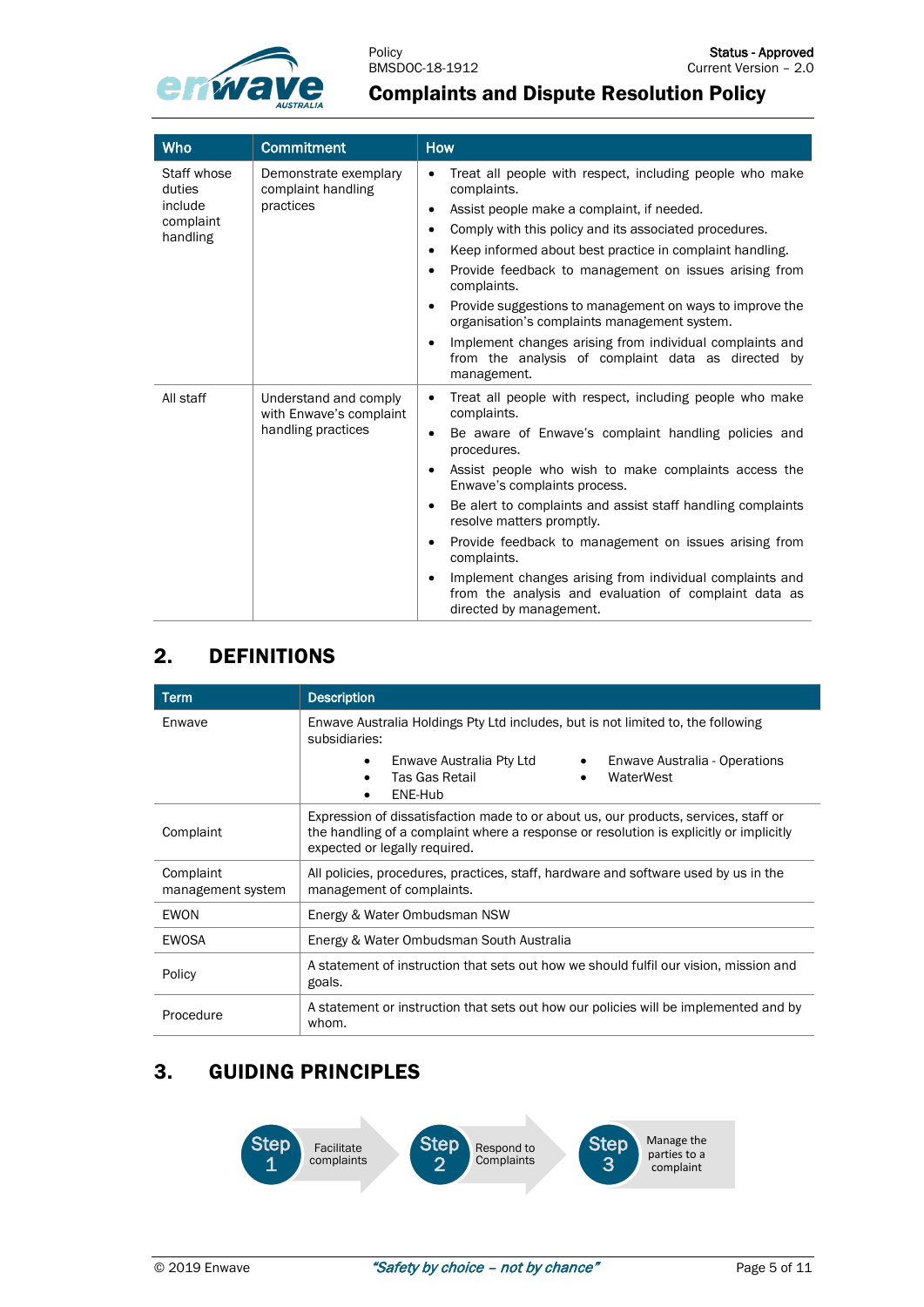

## <span id="page-5-0"></span>3.1 Facilitate Complaints

#### <span id="page-5-1"></span>3.1.1 People focus

We are committed to seeking and receiving feedback and complaints about our services, systems, practices, procedures, products and complaint handling.

Any concerns raised in feedback or complaints will be dealt with within a reasonable time frame.

People making complaints will be:

- provided with information about our complaint handling process
- provided with multiple and accessible ways to make complaints
- listened to, treated with respect by staff and actively involved in the complaint process where possible and appropriate
- provided with reasons for our decision/s and any options for redress or review.

#### <span id="page-5-2"></span>3.1.2 No detriment to people making complaints

We will take all reasonable steps to ensure that people making complaints are not adversely affected because a complaint has been made by them or on their behalf.

#### <span id="page-5-3"></span>3.1.3 Anonymous complaints

We accept anonymous complaints and will carry out an investigation of the issues raised where there is enough information provided.

#### <span id="page-5-4"></span>3.1.4 Accessibility

Information about how to make a complaint must be easily accessible for a customer, including information on our complaints handling policy.

We will also provide customers with information on their right to contact the Energy & Water Ombudsman in their State (EWON in NSW or EWOSA in South Australia) at any time for independent advice and information, as well as to complain to the Ombudsman if they are dissatisfied with our handling of their complaint or dispute. The Ombudsman's 's contact details are on our website.

Customers who are deaf, or have a hearing impairment may contact us to make a complaint via the National Relay Service, the following details are also published on our website and on customer bills:

- TTY users phone 133 677 then ask for 1800 438 427.
- Speak and Listen users phone 1300 555 727 then ask for 1800 438 427.
- Internet relay user[s connect to the NRS](http://www.relayservice.gov.au/) then ask for 1800 438 427.
- SMS Relay text 0423 677 767

For customers who wish to use an interpreter service to make a complaint to us can call TIS National on 131 450. This number is also published on our website and on customer bills.

#### <span id="page-5-5"></span>3.1.5 No charge

Complaining to us is free.

#### <span id="page-5-6"></span>3.2 Respond to Complaints

#### <span id="page-5-7"></span>3.2.1 First call resolution

Where possible, complaints will be resolved at first contact with Enwave.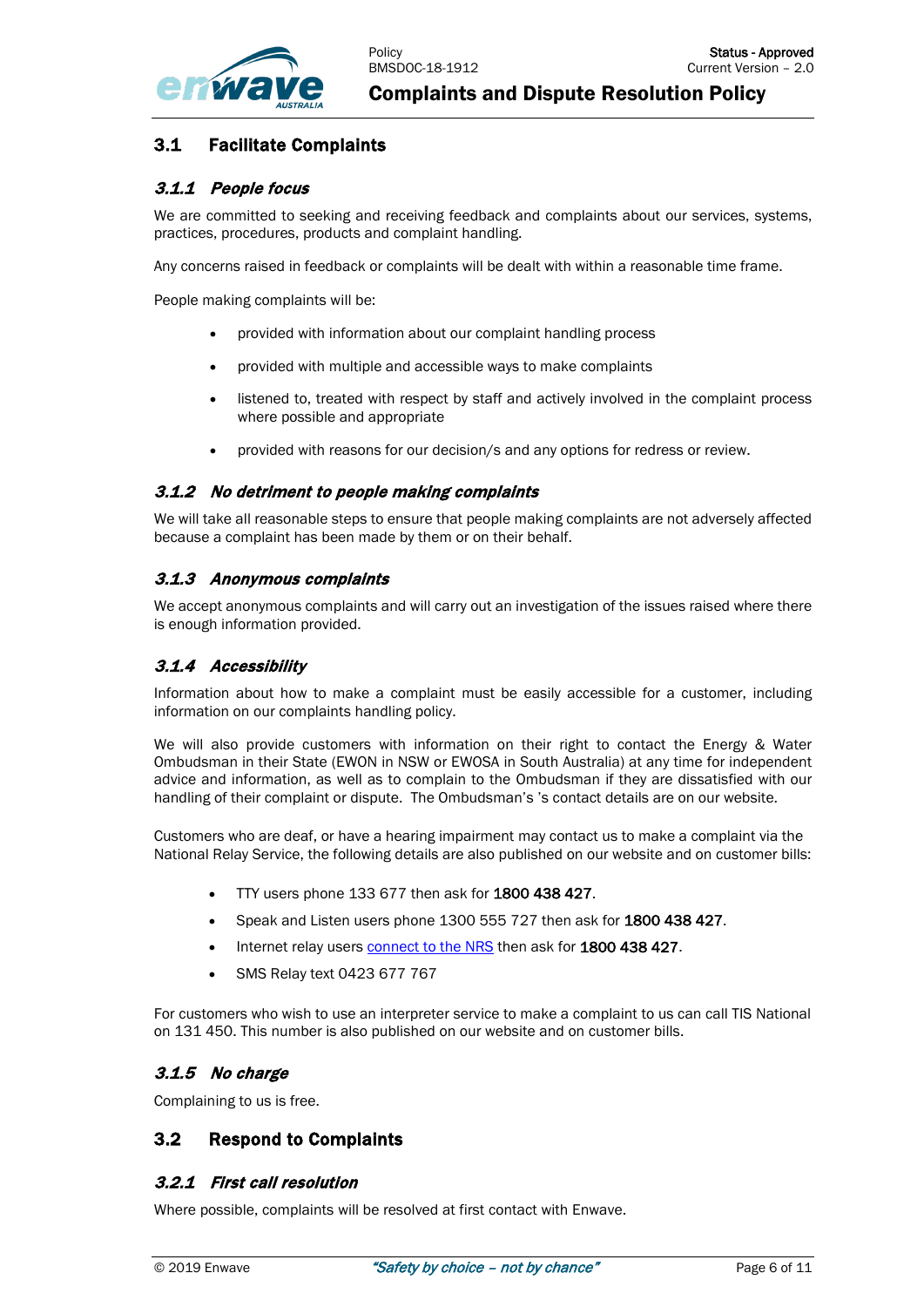

#### <span id="page-6-0"></span>3.2.2 Responsiveness

We will promptly acknowledge receipt of complaints.

We will assess and prioritise complaints in accordance with the urgency and/or seriousness of the issues raised. If a matter concerns an immediate risk to safety or security the response will be immediate and will be escalated appropriately.

We are committed to managing people's expectations, and will inform them as soon as possible of the following:

- complaints process
- expected time frames for our actions
- progress of the complaint and reasons for any delay
- their likely involvement in the process
- possible or likely outcome of their complaint.

#### <span id="page-6-1"></span>3.2.3 Objectivity and fairness

We will address each complaint with integrity and in an equitable, objective and unbiased manner.

We will ensure that the person handling a complaint is different from any staff member whose conduct or service is being complained about.

Conflicts of interests, whether actual or perceived, will be managed responsibly. In particular, internal reviews of how a complaint was managed will be conducted by a person other than the original decision maker.

#### <span id="page-6-2"></span>3.2.4 Responding flexibly

Our staff are empowered to resolve complaints promptly and with as little formality as possible. We will adopt flexible approaches to service delivery and problem solving to enhance accessibility for people making complaints and/or their representatives.

We will assess each complaint on its merits and involve people making complaints and/or their representative in the process as far as possible.

#### <span id="page-6-3"></span>3.2.5 Confidentiality

We will protect the identity of people making complaints where this is practical and appropriate. Personal information that identifies individuals will only be disclosed or used by Enwave as permitted under the relevant privacy laws, secrecy provisions and any relevant confidentiality obligations.

#### <span id="page-6-4"></span>3.3 Manage the parties to a complaint

#### <span id="page-6-5"></span>3.3.1 Complaints involving multiple organisations

Where a complaint involves multiple organisations, we will work with the other organisation/s, where possible, to ensure that communication with the person making a complaint and/or their representative is clear and coordinated.

Subject to privacy and confidentiality considerations, communication and information sharing between the parties will also be organised to facilitate a timely response to the complaint.

Where a complaint involves multiple areas within our organisation, responsibility for communicating with the person making the complaint and/or their representative will also be coordinated.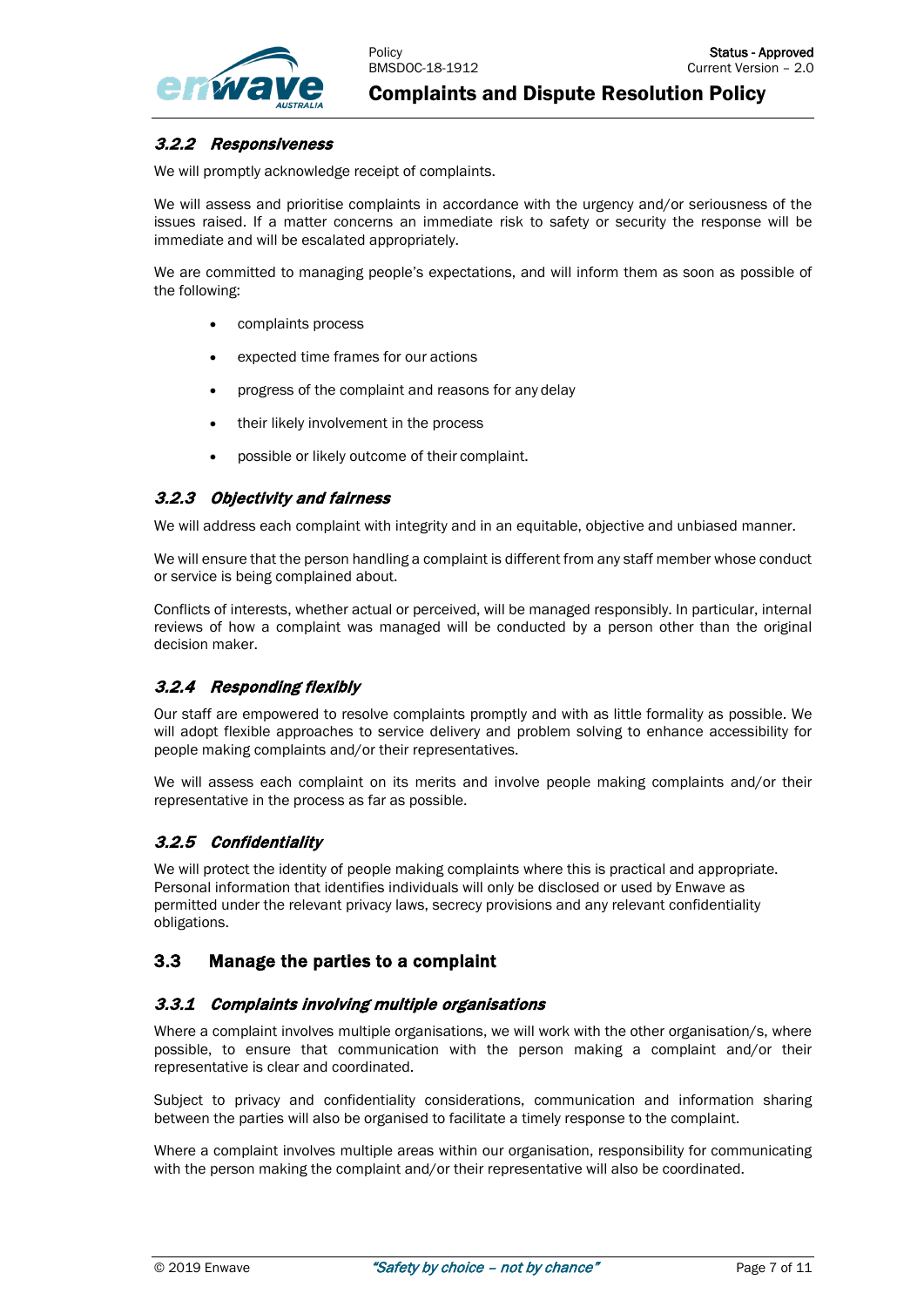

Where our services are contracted out, we expect contracted service providers to have an accessible and comprehensive complaint management system. We take complaints not only about the actions of our staff but also the actions of service providers.

#### <span id="page-7-0"></span>3.3.2 Complaints involving multiple parties

When similar complaints are made by related parties we will try to arrange to communicate with a single representative of the group.

## <span id="page-7-1"></span>3.3.3 Empowerment of staff

All staff managing complaints are empowered to implement our complaint management system as relevant to their role and responsibilities.

Staff are encouraged to provide feedback on the effectiveness and efficiency of all aspects of our complaint management system.

#### <span id="page-7-2"></span>3.3.4 Managing unreasonable conduct by people making complaints

We are committed to being accessible and responsive to all people who approach us with feedback or complaints. At the same time our success depends on:

- our ability to do our work and perform our functions in the most effective and efficient way possible
- the health, safety and security of our staff
- our ability to allocate our resources fairly across all the complaints we receive.

When people behave unreasonably in their dealings with us, their conduct can significantly affect the progress and efficiency of our work. As a result, we will take proactive and decisive action to manage any conduct that negatively and unreasonably affects us and will support our staff to do the same in accordance with this policy.

# <span id="page-7-3"></span>4. COMPLAINT MANAGEMENT SYSTEM

First Call Resolution



## <span id="page-7-4"></span>4.1 Introduction

When responding to complaints, staff should act in accordance with our complaint handling procedures as well as any other internal documents providing guidance on the management of complaints.

Staff should also consider any relevant legislation and/or regulations when responding to complaints and feedback.

The five key stages in our complaint management system are set out below.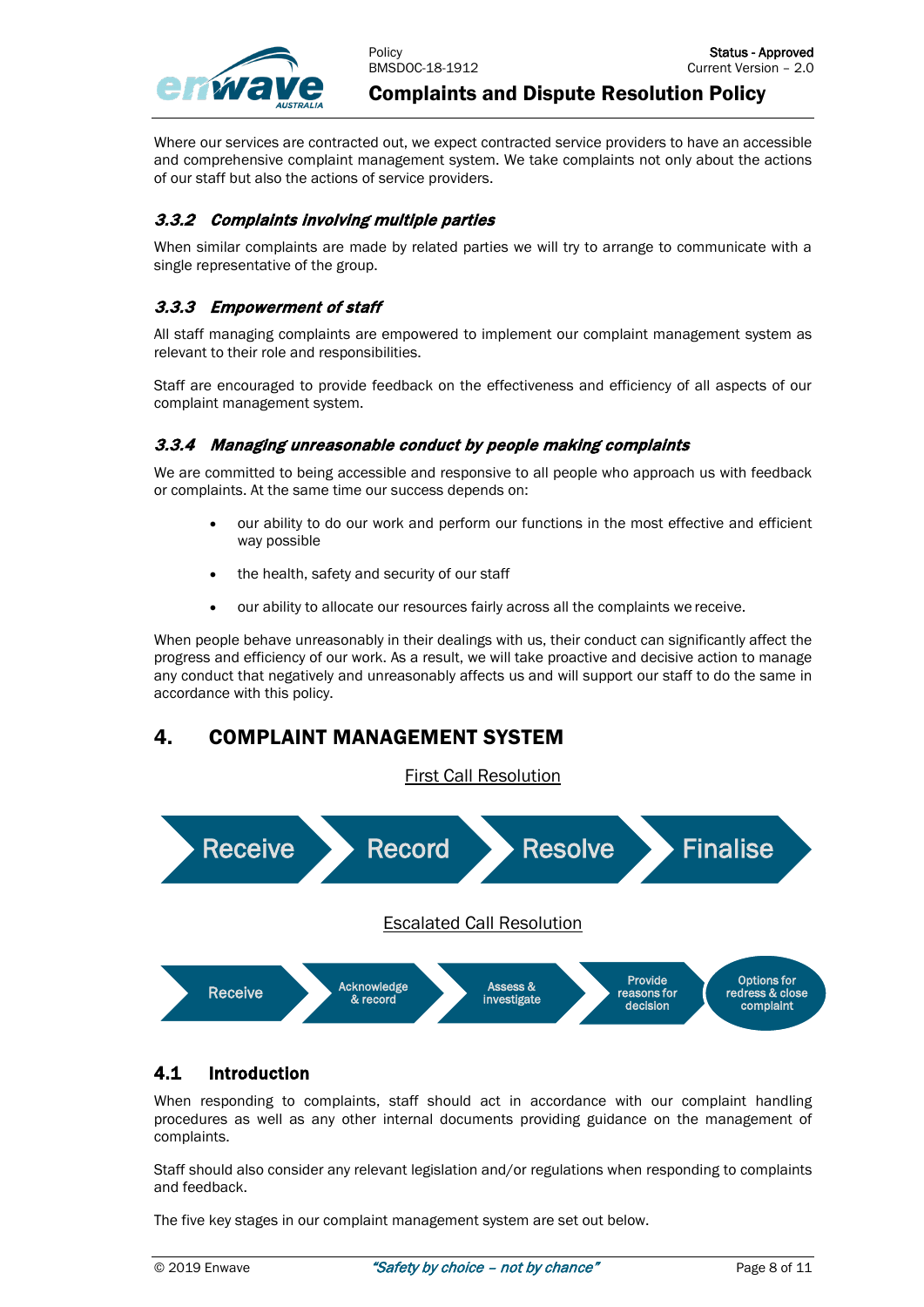

## <span id="page-8-0"></span>4.2 Receipt of complaints

We will record the complaint and its supporting information. We will also assign a unique identifier to the complaint file.

The record of the complaint will document:

- the contact information of the person making a complaint
- issues raised by the person making a complaint and the outcome/s theywant
- any other relevant information
- any additional support the person making a complaint requires.

## <span id="page-8-1"></span>4.3 Acknowledgement of complaints

We will acknowledge receipt of each complaint promptly and preferably within 5 working days.

Consideration will be given to the most appropriate medium (e.g. email, letter) for communicating with the person making a complaint.

#### <span id="page-8-2"></span>4.4 Initial assessment and addressing of complaints

#### <span id="page-8-3"></span>4.4.1 Initial assessment

After acknowledging receipt of the complaint, we will confirm whether the issue/s raised in the complaint is/are within our control. We will also consider the outcome/s sought by the person making a complaint and, where there is more than one issue raised, determine whether each issue needs to be separately addressed.

When determining how a complaint will be managed, we will consider the following:

- How serious, complicated or urgent the complaint is.
- Whether the complaint raises concerns about people's health and safety.
- How the person making the complaint is being affected.
- The risks involved if resolution of the complaint is delayed.
- Whether a resolution requires the involvement of other organisations.

#### <span id="page-8-4"></span>4.4.2 Addressing complaints

After assessing the complaint, we will consider how to manage it, which may include the following:

- Give the person making a complaint information or an explanation.
- Gather information from the product, person or area that the complaint is about.
- Investigate the claims made in the complaint.

<span id="page-8-5"></span>We will keep the person making the complaint up to date on our progress, particularly if there are any delays. We will also communicate the outcome of the complaint using the most appropriate medium. Which actions we decide to take will be tailored to each case and take into account any statutory requirements.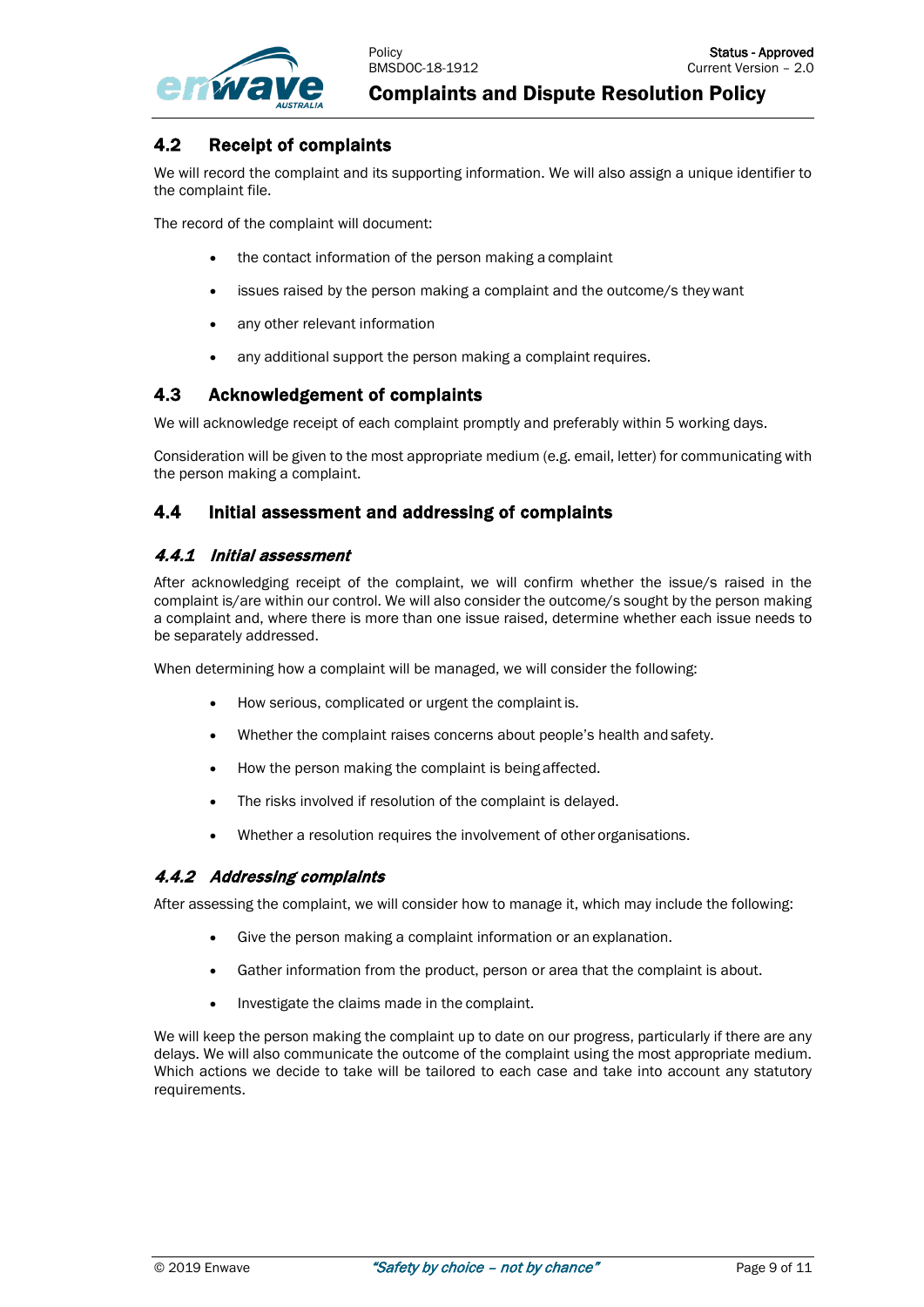

#### 4.5 Providing reasons for decisions

Following consideration of the complaint and any investigation into the issues raised, we will contact the person making the complaint and advise them:

- the outcome of the complaint and any action we took
- the reason/s for our decision
- the remedy or resolution/s that we have proposed or put in place
- any options for review that may be available to the complainant, such as an internal review, or external review to the independent EWON.

#### <span id="page-9-0"></span>4.6 Closing the complaint, record keeping, redress and review

We will keep comprehensive records about:

- how we managed the complaint
- the outcome/s of the complaint including whether it or any aspect of it was substantiated, and recommendations made to address problems identified and any decisions made on those recommendations
- any outstanding actions that need to be followed up.

We will ensure that outcomes are properly implemented, monitored and reported to the complaint handling manager and/or senior management.

## <span id="page-9-1"></span>4.7 Alternative avenues for dealing with complaints

We will inform people who make complaints to or about us about any internal or external review options available to them, including EWON.

# <span id="page-9-2"></span>5. ACCOUNTABILITY AND LEARNING

#### <span id="page-9-3"></span>5.1 Analysis and evaluation of complaints

We will ensure that complaints are recorded in a systematic way so that information can be easily retrieved for reporting and analysis.

Regular reports will be run on:

- the number of complaints received
- the outcome of complaints, including matters resolved at the frontline
- issues arising from complaints
- systemic issues identified
- the number of requests we receive for internal and/or external review of our complaint handling.

Regular analysis of these reports will be undertaken to monitor trends, measure the quality of our customer service and make improvements.

<span id="page-9-4"></span>Both reports and their analysis will be provided to the CEO and senior management for review.